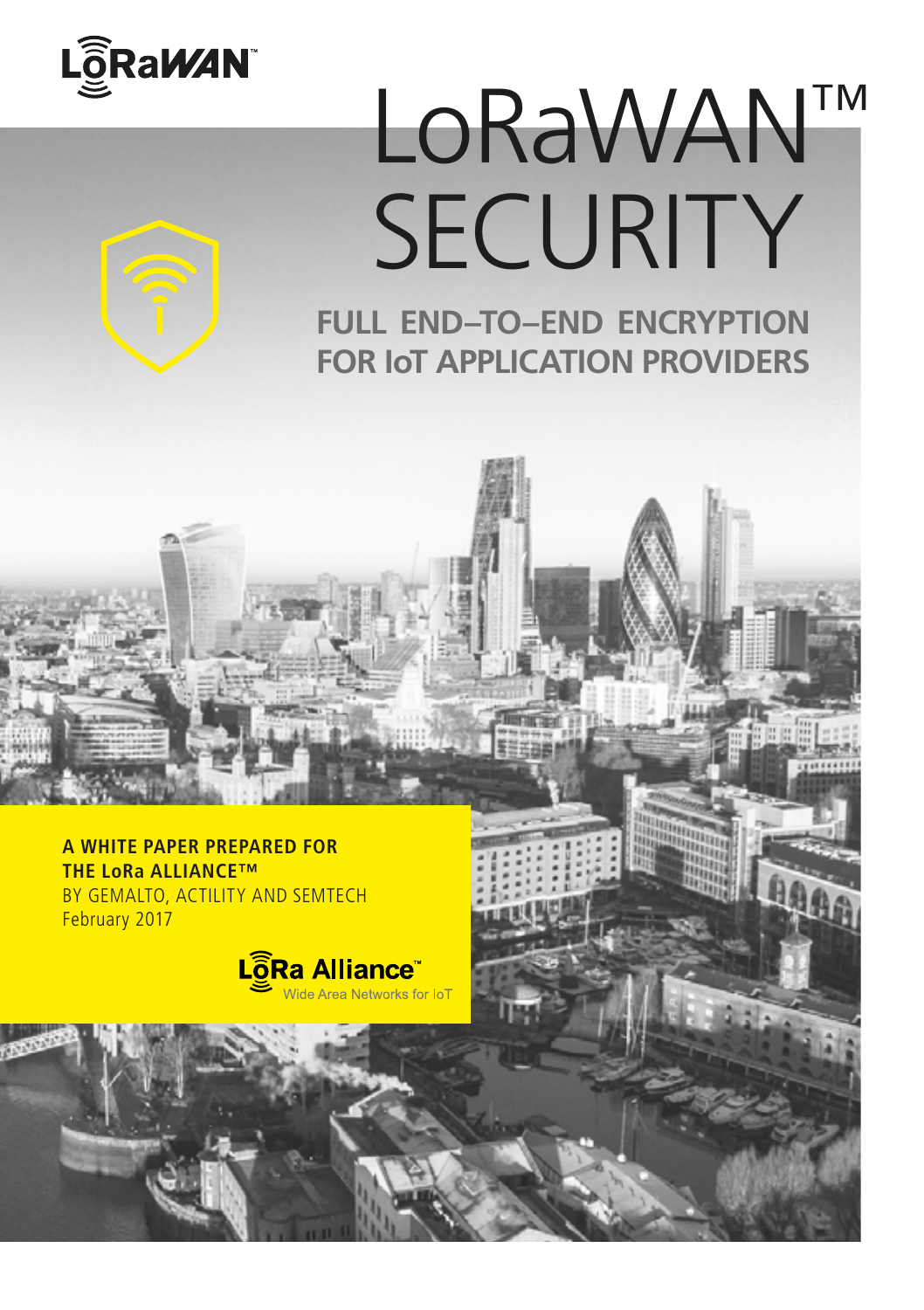# INTRODUCTION

LoRaWAN™ is a Low Power Wide Area Network (LPWAN) protocol that supports low-cost, mobile, and secure bi-directional communication for Internet of Things (IoT), machine-to-machine (M2M), smart city, and industrial applications. The LoRaWAN protocol is optimized for low power consumption and is designed to support large networks with millions of devices. Innovative LoRaWAN features include support for redundant operation, geolocation, low-cost, and low-power applications. Devices can even run on energy harvesting technologies enabling the mobility and ease of use of IoT.

As security is a fundamental need in all of the aforementioned applications, it has been designed into the LoRaWAN specification from the very beginning. However, the topic of security encompasses multiple properties and, in particular, the cryptographic mechanisms used to implement security in LoRaWAN deserve careful explanation. This whitepaper aims to present the security of the current LoRaWAN specification. First, we will present the security properties embodied in the LoRaWAN specifications, then details of its implementation and finally some explanations about LoRaWAN security design.

## PROPERTIES OF LoRaWAN™ SECURITY

LoRaWAN security is designed to fit the general LoRaWAN design criteria: low power consumption, low implementation complexity, low cost and high scalability. As devices are deployed in the field for long periods of time (years), security must be future-proof. The LoRaWAN security design adheres to state-of-the-art principles: use of standard, well-vetted algorithms, and end-to-end security. Later, we describe the fundamental properties that are supported in LoRaWAN security: mutual authentication, integrity protection and confidentiality.

Mutual authentication is established between a LoRaWAN end-device and

the LoRaWAN network as part of the network join procedure. This ensures that only genuine and authorized devices will be joined to genuine and authentic networks.

LoRaWAN MAC and application messaging are origin authenticated, integrity protected, replay protected, and encrypted. This protection, combined with mutual authentication, ensures that network traffic has not been altered, is coming from a legitimate device, is not comprehensible to eavesdroppers and has not been captured and replayed by rogue actors.

LoRaWAN security further implements end-to-end encryption for application

payloads exchanged between the end-devices and application servers. LoRaWAN is one of the few IoT networks implementing end-to-end encryption. In some traditional cellular networks, the traffic is encrypted over the air interface, but it is transported as plain text in the operator's core network. Consequently, end users are burdened by selecting, deploying and managing an additional security layer (generally implemented by some type of VPN or application layer encryption security such as TLS). This approach is not suited in LPWANs where over-the-top security layers add considerable additional power consumption, complexity and cost.

### SECURITY IMPLEMENTATION

The security mechanisms mentioned previously rely on the well-tested and standardized AES<sup>1</sup> cryptographic algorithms. These algorithms have been analysed by the cryptographic community for many years, are NIST approved and widely adopted as a best security practice for constrained nodes and

networks. LoRaWAN security uses the AES cryptographic primitive combined with several modes of operation: CMAC<sup>2</sup> for integrity protection and CTR<sup>3</sup> for encryption. Each LoRaWAN device is personalized with a unique 128 bit AES key (called AppKey) and a globally unique identifier (EUI-64-based DevEUI), both of which are used during the device authentication process. Allocation of EUI-64 identifiers require the assignor to have an Organizationally Unique Identifier (OUI) from the IEEE Registration Authority. Similarly, LoRaWAN networks are identified by a 24-bit globally unique identifier assigned by the LoRa Alliance™.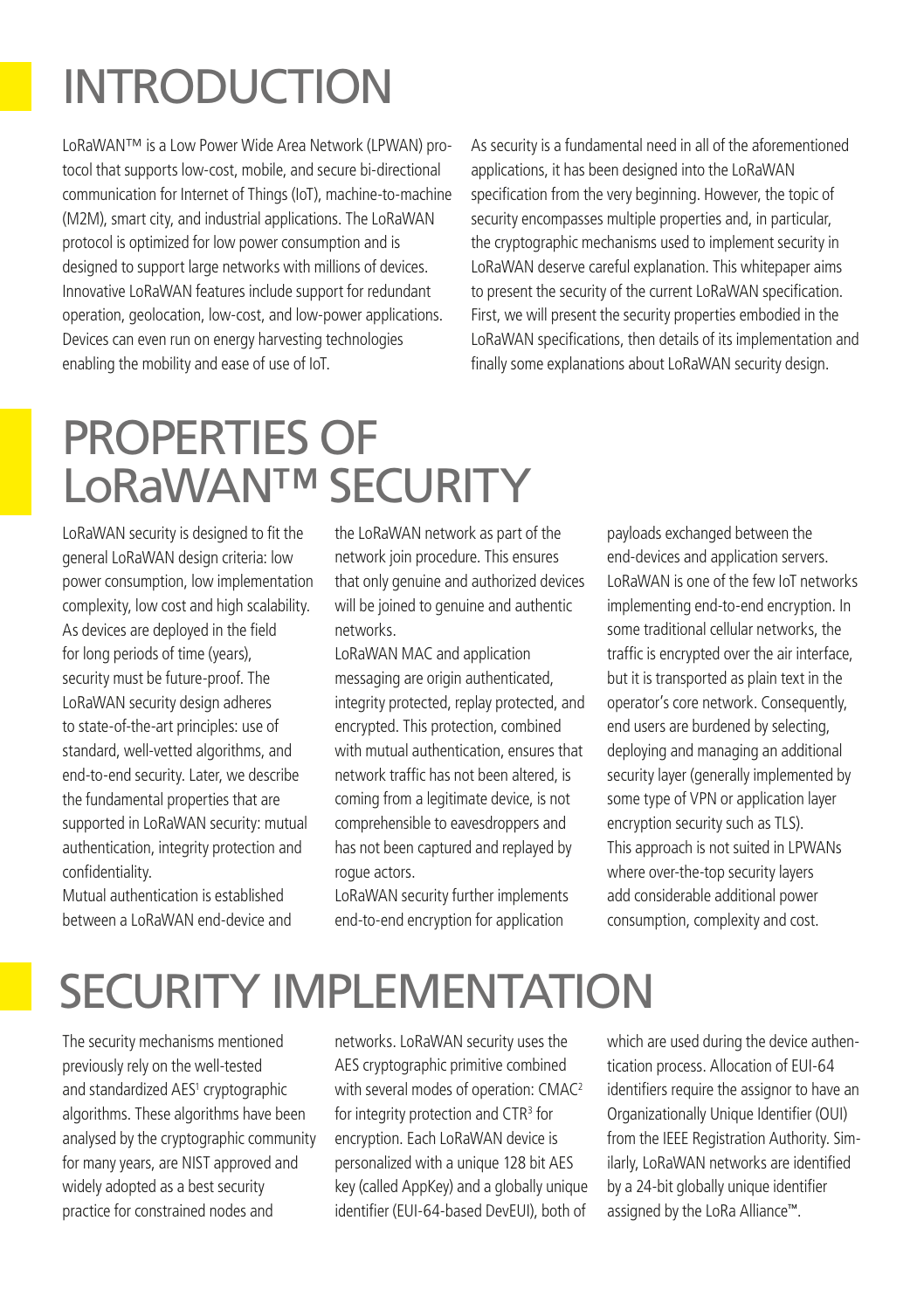# SECURING APPLICATION PAYLOADS

LoRaWAN™ application payloads are always encrypted end-to-end between the end-device and the application server. Integrity protection is provided in a hop-by-hop nature: one hop over the air through the integrity protection provided by LoRaWAN protocol and the other hop between the network and application server by using secure transport solutions such as HTTPS and VPNs.

### **MUTUAL AUTHENTICATION**

The Over-the-Air Activation (a.k.a. Join Procedure) proves that both the end device and the network have the knowledge of the AppKey. This proof is made by computing an AES-CMAC4 (using the AppKey) on the device's join request and by the backend receiver. Two session keys are then derived, one for providing integrity protection and encryption of the LoRaWAN MAC commands and application payload (the NwkSKey), and one for end-to-end encryption of application payload (the AppSKey). The NwkSKey is distributed to the LoRaWAN network in

order to prove/verify the packets authenticity and integrity. The AppSKey is distributed to the application server in order to encrypt/decrypt the application payload. AppKey and AppSKey can be hidden from the network operator so that it is not able to decrypt the application payloads.



### **DATA INTEGRITY AND CONFIDENTIALITY PROTECTION**

All LoRaWAN traffic is protected using the two session keys. Each payload is encrypted by AES-CTR and carries a frame counter (to avoid packet replay) and a Message Integrity Code (MIC) computed with AES-CMAC (to avoid packet tampering). See beside the structure of a LoRaWAN packet and its protection: